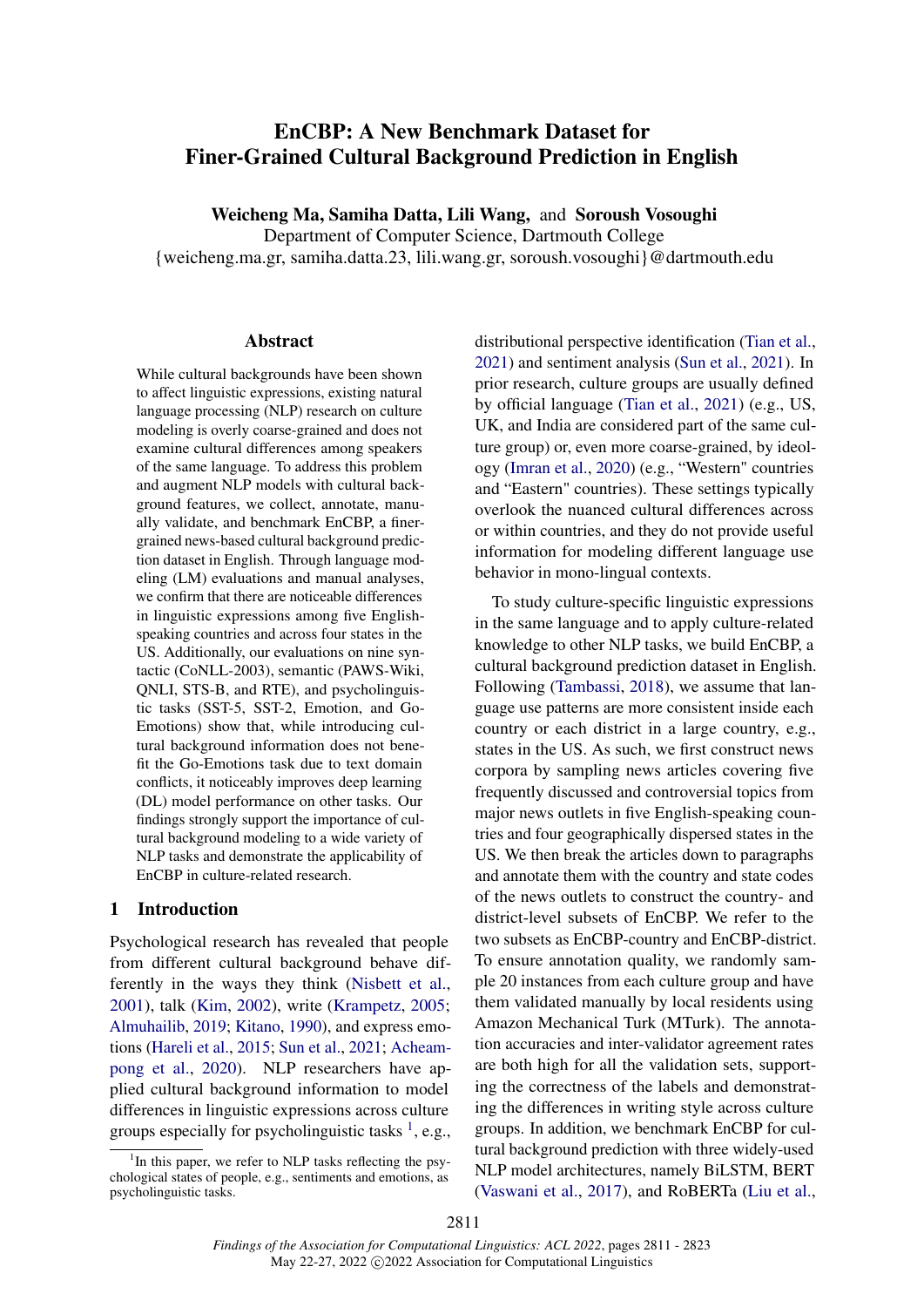[2019\)](#page-10-5). Among the three models, the roberta-base model achieves the best overall performance, scoring 82.96 in F1-macro on the EnCBP-country and 73.96 on EnCBP-district. The better performance of BERT and RoBERTa over BiLSTM implies the importance of deep neural network architectures and large-scale pre-training for the challenging textbased cultural background prediction task.

We conduct both quantitative and qualitative analyses on EnCBP to show the differences in linguistic expressions across culture groups. For the quantitative analysis, we fine-tune a BERT model on the corpus with each cultural background label and evaluate it on the corpora of all the culture groups. Results show that all the fine-tuned models are more compatible with the cultural domains of their training corpora and less compatible with the those of other corpora, with perplexity differences ranging from 0.43 to 14.90. For the qualitative analysis, we manually analyze sentence structures and the choices of words or phrases in instances randomly sampled from EnCBP to illustrate culturespecific English expressions.

Furthermore, we evaluate a BERT model on nine psycholinguistic (sentiment analysis and emotion recognition), syntactic (named entity recognition), and semantic (paraphrase identification, natural language inference, semantic textual similarity, and text entailment) tasks to examine how modeling culture-specific English writing styles benefits the performance of NLP models. The models that incorporate cultural background information perform noticeably better on the named entity recognition (NER) task, most semantic tasks, and the sentiment analysis (SA) tasks. In our emotion recognition (ER) evaluation on the Go-Emotions dataset, however, the performance is slightly harmed by incorporating cultural background information. This is likely due to the imbalanced cultural background distribution in the dataset, as the evaluation performance of BERT clearly improves on Emotion, another ER dataset. On the paraphrase identification (PI) task, while the model performs better with cultural information incorporated, the improvement is lower than those on SA and NER tasks. This result suggests that differentiating linguistic expressions with the same semantic meaning may introduce additional noise to semantic tasks.

Our analyses and evaluations support the importance of cultural background modeling for a wide range of NLP tasks and show that EnCBP can contribute to future culture-related NLP research.

The contributions of this paper are three-fold:

- we construct, manually validate, and benchmark EnCBP, a mono-lingual news-based cultural background prediction dataset;
- we qualitatively and quantitatively examine the distinctions in writing style from different culture groups; and
- we show the effect of introducing cultural background information to nine downstream NLP tasks to showcase the importance of cultural information in natural language understanding.

### 2 Dataset Construction

This section introduces the construction, validation, and benchmarking of the EnCBP dataset. The EnCBP dataset adopts a multi-class classification objective. The labels are country codes of news outlets for the coarse-grained subset (EnCBP-country) and US state codes for the finer-grained subset (EnCBP-district).

### 2.1 Data Collection and Annotation

Our work relies on the hypothesis that news articles from mainstream news outlets of a country or district reflect the local language use patterns. Thus, we construct 5 text corpora with news articles posted by New York Times, Fox News, and the Wall Street Journal in the US, BBC in UK, Big News Network - Canada in Canada (CAN), Sydney Morning Herald in Australia (AUS), and Times of India in India (IND) for EnCBP-country. For EnCBP-district, we construct 4 corpora from Coosa Valley News, WJCL, and Macon Daily in Georgia (GA), Times Union, Gotham Gazette, and Newsday in New York (NY), NBC Los Angeles, LA Times, and San Diego Union Tribune in California (CA), and Hardin County News, Jasper Newsboy, and El Paso Times in Texas (TX). We stream news articles from Media Cloud<sup>[2](#page-1-0)</sup>, a platform that collects articles from a large number of media outlets, using its official API.

To maintain consistent mentions of events and named entities (NEs) in the corpora, we limit the articles to those under five frequently discussed topics, namely "global warming", "abortion", "immigration", "social safety net", and "mandatory vaccination". 1,000 news articles published between Jan. 1, 2020 and Jun. 30, 2021 are sampled from each news outlet to form our corpora.

<span id="page-1-0"></span><sup>&</sup>lt;sup>2</sup>https://mediacloud.org/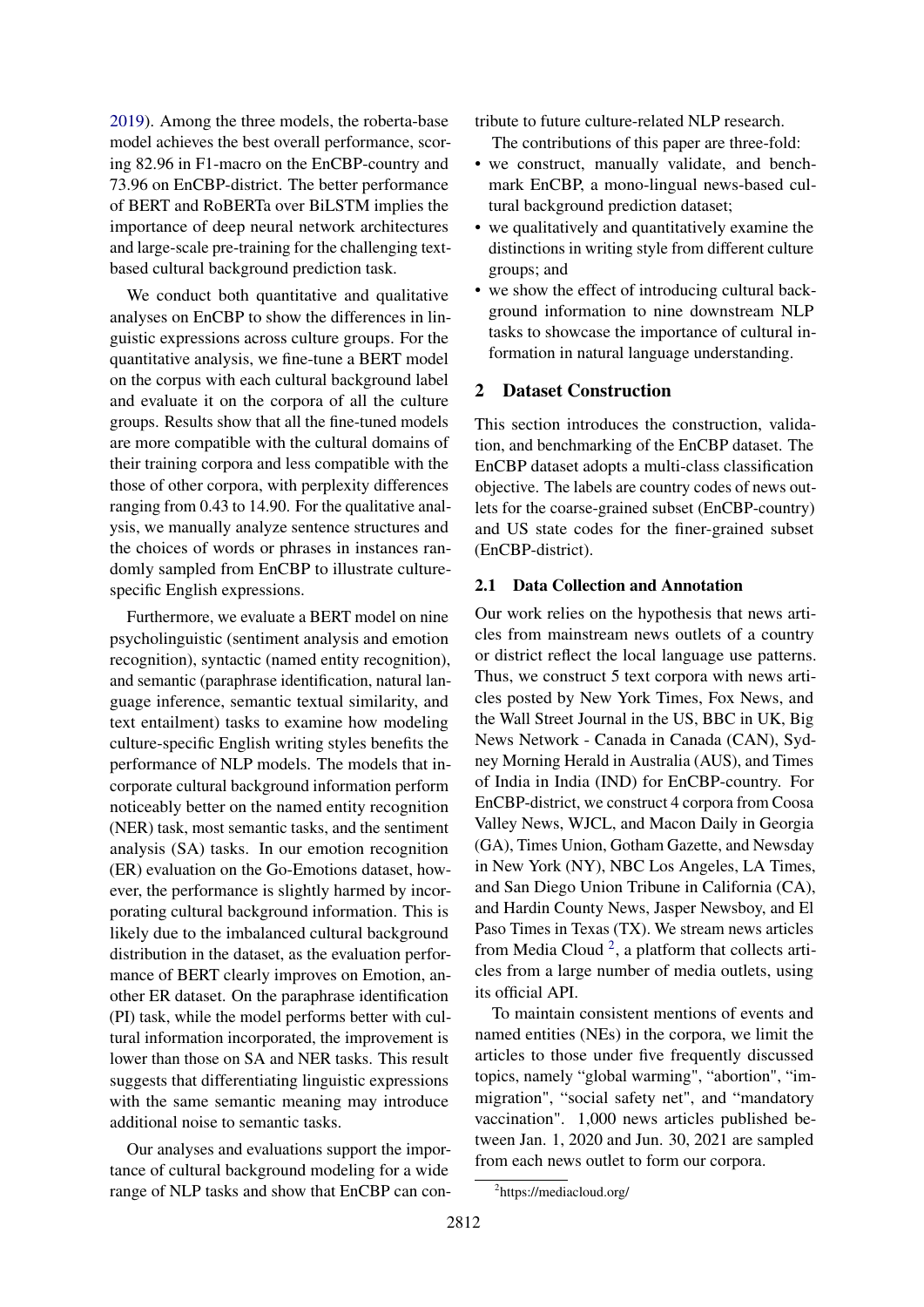<span id="page-2-0"></span>

|        |            |                   |          | <b>Topics</b>    |                          |                          |       | <b>Splits</b> |     |      |  |
|--------|------------|-------------------|----------|------------------|--------------------------|--------------------------|-------|---------------|-----|------|--|
|        |            | Global<br>Warming | Abortion | Immi-<br>gration | Social<br>Safety<br>Net. | Mandatory<br>Vaccination | Total | Train         | Dev | Test |  |
|        | <b>US</b>  | 332               | 455      | 253              | 336                      | 624                      | 2,000 | 1,600         | 200 | 200  |  |
|        | UK         | 648               | 129      | 383              | 456                      | 384                      | 2,000 | 1,600         | 200 | 200  |  |
|        | <b>AUS</b> | 532               | 188      | 439              | 402                      | 439                      | 2,000 | 1,600         | 200 | 200  |  |
|        | <b>CAN</b> | 418               | 379      | 430              | 315                      | 458                      | 2,000 | 1,600         | 200 | 200  |  |
| Labels | <b>IND</b> | 478               | 171      | 540              | 371                      | 440                      | 2,000 | 1,600         | 200 | 200  |  |
|        | <b>NY</b>  | 206               | 134      | 443              | 704                      | 513                      | 2,000 | 1,600         | 200 | 200  |  |
|        | <b>CA</b>  | 274               | 242      | 473              | 556                      | 455                      | 2,000 | 1,600         | 200 | 200  |  |
|        | <b>GA</b>  | 245               | 384      | 214              | 389                      | 768                      | 2,000 | 1,600         | 200 | 200  |  |
|        | <b>TX</b>  | 365               | 328      | 468              | 585                      | 254                      | 2,000 | 1,600         | 200 | 200  |  |

Table 1: Number of documents associated with each label and under each topic in EnCBP. For each country or district label, the documents under each topic are randomly sampled into the training, development, and test sets with a 80%/10%/10% split.

After data collection, we remove duplicates and overly short documents (less than 100 words) to ensure data quality. We also replace the mentions of countries and districts with the "[country]" and "[district]" special tokens. Then, we chunk the remaining news articles into paragraphs and label the documents with the country or district codes of the news outlets by which they are posted. We adopt paragraph-level annotations since asking the validators to read an overly-long document may cause them to lose track of culture-specific information when they are making judgments. Most state-ofthe-art DL models also have input length limits that are not capable of encoding full-length news article. To avoid overly simplifying the task, we remove paragraphs containing NE mentions that are mainly used by news media in specific countries or districts. We quantify the specificity of NEs using inverse document frequency (IDF) scores.

From the filtered news paragraphs, we sample 2,000 paragraphs from the corpus of each culture group to form the annotated dataset. Table [1](#page-2-0) provides the statistics of the label and topic distribution of the instances in EnCBP.

### 2.2 Manual Validation

To ensure that the cultural background labels in EnCBP correlate with writing styles, we randomly sample 50 instances from each class and manually validate them on MTurk. In each questionnaire, we pair the sampled instance with another random news paragraph from EnCBP and ask three annotators whether the first, second, or both paragraphs are posted by media outlets in a specific country

<span id="page-2-1"></span>

| Culture<br>Groups | $ACC (\%)$ | <b>IAA</b> |
|-------------------|------------|------------|
| <b>US</b>         | 64.00      | 0.61       |
| UK                | 76.67      | 0.73       |
| <b>AUS</b>        | 74.00      | 0.71       |
| CAN               | 58.67      | 0.57       |
| <b>IND</b>        | 61.43      | 0.61       |
| <b>NY</b>         | 81.33      | 0.78       |
| CA                | 64.67      | 0.59       |
| GA                | 70.00      | 0.66       |
| ТX                | 72.00      | 0.68       |

Table 2: Validation results of the EnCBP dataset. ACC and IAA refer to validation accuracy and inter-annotator agreement rate in Fleiss'  $\kappa$ , respectively.

or district. We manually check the instances to ensure there are no country- or district-specific mentions remaining to avoid potential information leakage. For quality control purposes, we only hire crowdsourcing workers from the country or US state matching the label of the instances sampled for validation.

To ensure the quality of annotations in EnCBP, we hire crowdsourcing workers from MTurk to validate randomly sampled data points. Since all the news articles are written by native English speakers and the culture groups are not strictly separated from each other, it is difficult for a validator to identify whether a news paragraph is written by a journalist from the same cultural background as them. Instead, we provide each validator with a news paragraph posted by an international or do-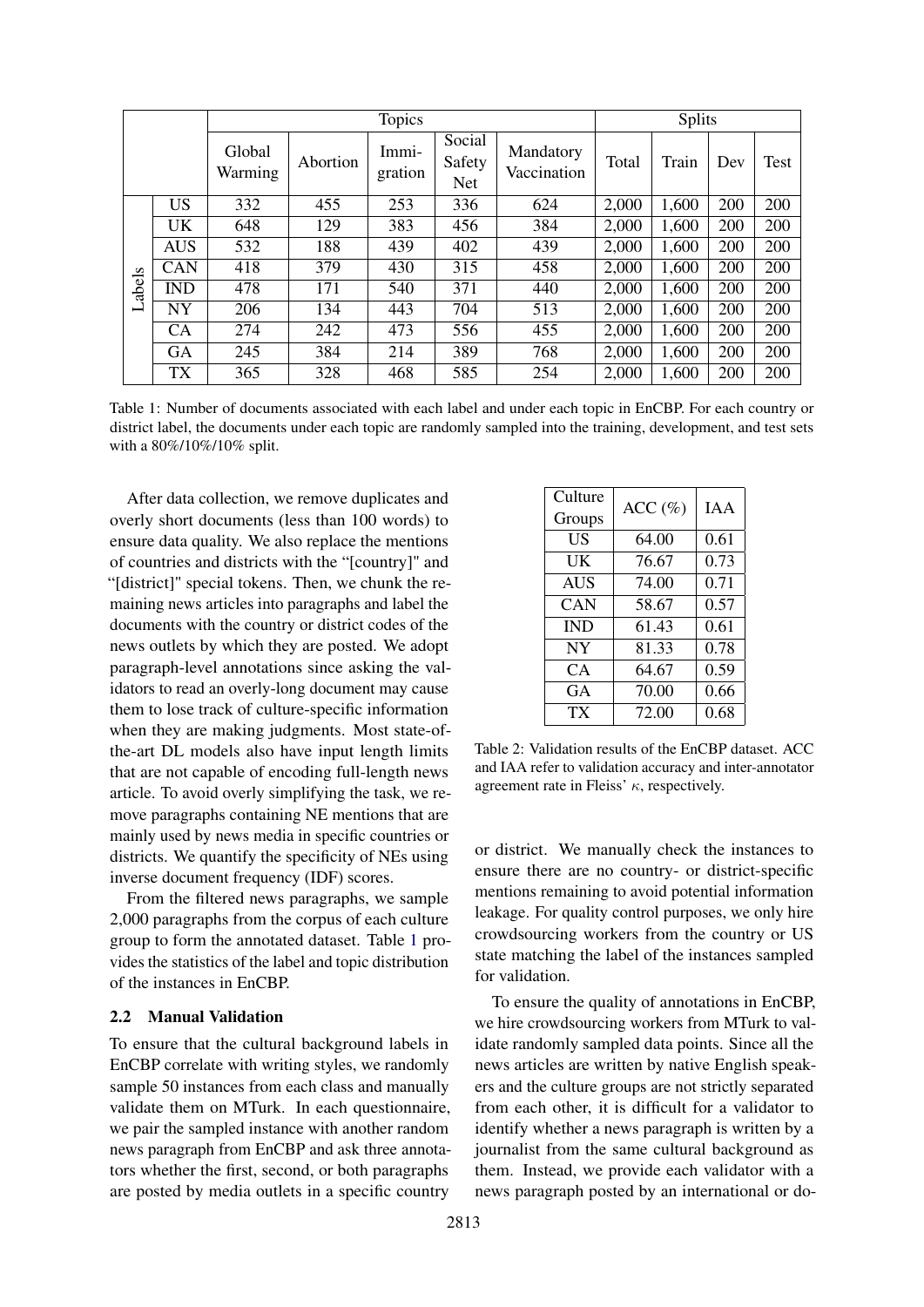<span id="page-3-0"></span>

Figure 1: An example of the questionnaire used for validating the annotations in EnCBP.

mestic news outlet in the country or district they live in (MTurk allows for filtering based on location) and a randomly selected news paragraph from our dataset. The validators are asked to compare the two news paragraphs and decide which of the two paragraphs (or both) were written by their local news outlets through analyzing the use of words, phrases, and sentence structures. To avoid information leak and bias in the validation process, the mentions of countries and districts are replaced with "[country]" and "[district]" special tokens at the pre-processing stage of the dataset. An example questionnaire is shown in Figure [1.](#page-3-0)

We display the validation accuracy (ACC), i.e., the proportion of the validators' answers that match the labels of those instances in EnCBP, and interannotator agreement rate (IAA) in Table [2.](#page-2-1) Since we have three options in each of the questionnaires, the ACC of random guess is around 33% for each culture group. We quantify IAA with Fleiss'  $\kappa$ [\(Fleiss,](#page-9-7) [1971\)](#page-9-7), a widely used metric for evaluating IAA. The Fleiss'  $\kappa$  in Table [2](#page-2-1) range from moderate  $(> 0.40)$  to substantial agreement  $(> 0.60)$ . We infer from the relatively high ACC and IAA that: 1) news writing styles are affected by the cultural backgrounds of journalists and 2) writing styles in each culture group are identifiable by local residents. Since we removed country- or state-specific NEs and mentions of countries or states from the paragraphs, and as the distributions of topics and sentiments are balanced across corpora, the chance that the validators make their judgments based on these external information is low.

#### 2.3 Dataset Benchmarking

After data validation, we divide both EnCBPcountry and EnCBP-district into training, development, and test sets with a 80%/10%/10% split and a random state of 42. To show the predictability of cultural background labels with NLP models,

<span id="page-3-1"></span>

| Model          | EnCBP-country | EnCBP-district |
|----------------|---------------|----------------|
| <b>BiLSTM</b>  | 50.89 (0.98)  | 44.53 (1.39)   |
| <b>BERT</b>    | 78.13 (0.67)  | 72.09 (1.84)   |
| <b>ROBERTa</b> | 82.96 (0.89)  | 73.96 (1.01)   |

Table 3: Benchmark performance of BiLSTM, bertbase-cased (BERT), and robert-base (RoBERTa) models on EnCBP-country and EnCBP-district. Average F1-macro scores over five runs with different random seeds are reported and standard deviations are shown in parentheses.

we benchmark the EnCBP-country and EnCBPdistrict separately with BiLSTM, bert-base-cased, and roberta-base models. We train the BiLSTM model for 20 epochs with a learning rate of 0.25 and fine-tune the other models for five epochs with a learning rate of 1e-4 on both subsets.

Table [3](#page-3-1) displays the average F1-macro scores across five runs with different random seeds for model initialization. For all the models, the standard deviations of the five runs are at most 0.98 on EnCBP-country and 1.84 on EnCBP-district, indicating that randomness does not severely affect the predictions of models, and that the culture-specific writing styles can be modeled by DL models. Both the BERT and RoBERTa models outperform the BiLSTM model with large margins, which suggests the importance of deep neural network architectures and large-scale pre-training for the task. We also note that all the three models perform worse on EnCBP-district, which may be caused by both the more difficult task setting and the higher level of noise in EnCBP-district, since local news outlets target audiences from all over the country. In the rest of this paper, we use the bert-base-cased model for the analyses and discussions since it is less resource-consuming than the roberta-base model, while the findings potentially apply to other model architectures as well.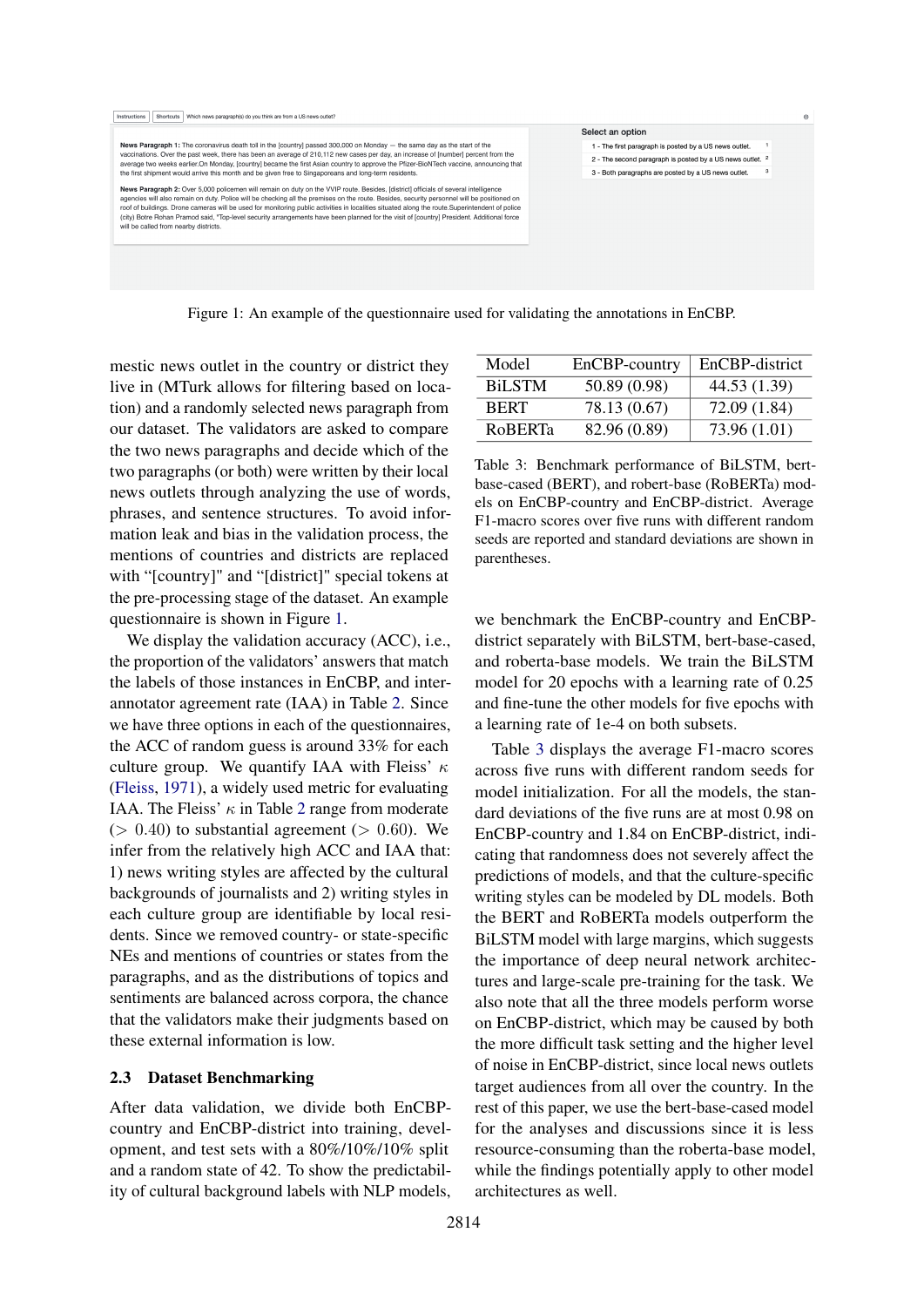### 3 Cultural Domain Compatibility

This section examines whether linguistic expressions are clearly separable across culture groups in EnCBP through LM evaluations. We also manually examine representative linguistic expressions associated with each label to illustrate the differences in linguistic expression across cultures.

### 3.1 Language Modeling Analysis

Since all the documents in EnCBP come from news articles, we assume they are well-written and grammatically correct. In addition, LMs trained on a grammatical corpus should produce similar perplexities on the corpus with each label if the writing styles are consistent across corpora. Thus, to examine culture-specific differences in writing styles, we fine-tune a bert-base-cased model on the training corpus of each class in EnCBP with the MLM objective and evaluate perplexity of the fine-tuned models on all the test corpora.

As Table [4](#page-5-0) shows, BERT models usually produce the lowest perplexities on the test portions of their training corpora, and the cross-corpus perplexities are usually considerably higher. This supports our hypothesis that English writing styles are culture-dependent, and that the writing styles across cultures are different enough to be detected by LMs. Meanwhile, we find that the cultural domain compatibility differs for different pairs of corpora, e.g., the IND corpus is more compatible with the UK corpus than other countries or districts. The relations are not symmetric either, e.g., while the LM trained on the CAN corpus well adapts to the US corpus, the US LM performs the worst on the CAN corpus among the five countries. These potentially result from the effects of geographical, geo-political, and historical backgrounds on the formation of cultural backgrounds. For instance, the US could be said to have greater influence on Canadian culture than vice versa. Potentially for similar reasons, compared to TX and GA, NY has a more consistent writing style with CAN. We also note clear cultural domain compatibility gaps between liberal (NY and CA) and conservative states (GA and TX), which, agreeing with [Imran et al.](#page-9-6) [\(2020\)](#page-9-6), shows that ideologies and policies of a district potentially has an effect on its culture-specific writing styles. We provide additional topic-level LM analysis in Appendix [A.](#page-11-0)

#### 3.2 Topic and Sentiment Distributions

To verify if the different expressions across classes in the EnCBP datasets are triggered by cultural differences, we analyze the distributions of topics and sentiment scores for each class. Specifically, we model the topics of each corpus using BERTopic [\(Grootendorst,](#page-9-8) [2020\)](#page-9-8) and analyze sentiments of text using Stanza [\(Qi et al.,](#page-10-6) [2020\)](#page-10-6).

We apply two-sided Kolmogorov-Smirnov (KS) tests on the topic distributions of each pair of classes to see whether the topic distributions for each country or state are similar. For all pairwise comparisons, the null hypothesis (which is that the distributions are identical) cannot be rejected using the KS test, with all p-values being above 0.1, and most in fact being above 0.7. This potentially results from both topic control at the data collection phase and data filtering eliminating paragraphs containing NEs with high IDF scores. Additionally, the sentiment score distribution is relatively consistent across classes (28.02% to 34.97% instances with negative sentiments). Since the classes in EnCBP contain documents that are similar in topics and sentiments, it is likely that the differences in linguistic expressions across classes are caused by cultural differences.

### 3.3 Manual Analysis

In addition to automatic evaluations, we manually examine distinguishable English expressions for each culture group in EnCBP. Specifically, we extract phrases with high TF-IDF values for each corpus in EnCBP, retrieve news paragraphs that contain these phrases, and examine sentence structures and phrase usages in these representative instances.

From our analyses, we find that the different writing styles of countries and districts in EnCBP are affected by the choice of words or phrases, the ordering of phrases, and degrees of formality. For example, the phrases "in the wake of", "in the lead up to", and "the rest of the world" are much more frequently used by AUS news outlets than the others. Also, the use of auxiliaries, especially the word "may", is more frequent in the UK corpus, in the context of politeness. The US corpus is in general more colloquial than the other corpora, as the journalists often write subjective comments in the news articles. Additionally, the ways of referencing speeches differ across corpora, e.g., the quoted text usually appears prior to the "[name] said" in the UK corpus but reversely in the US corpus. In the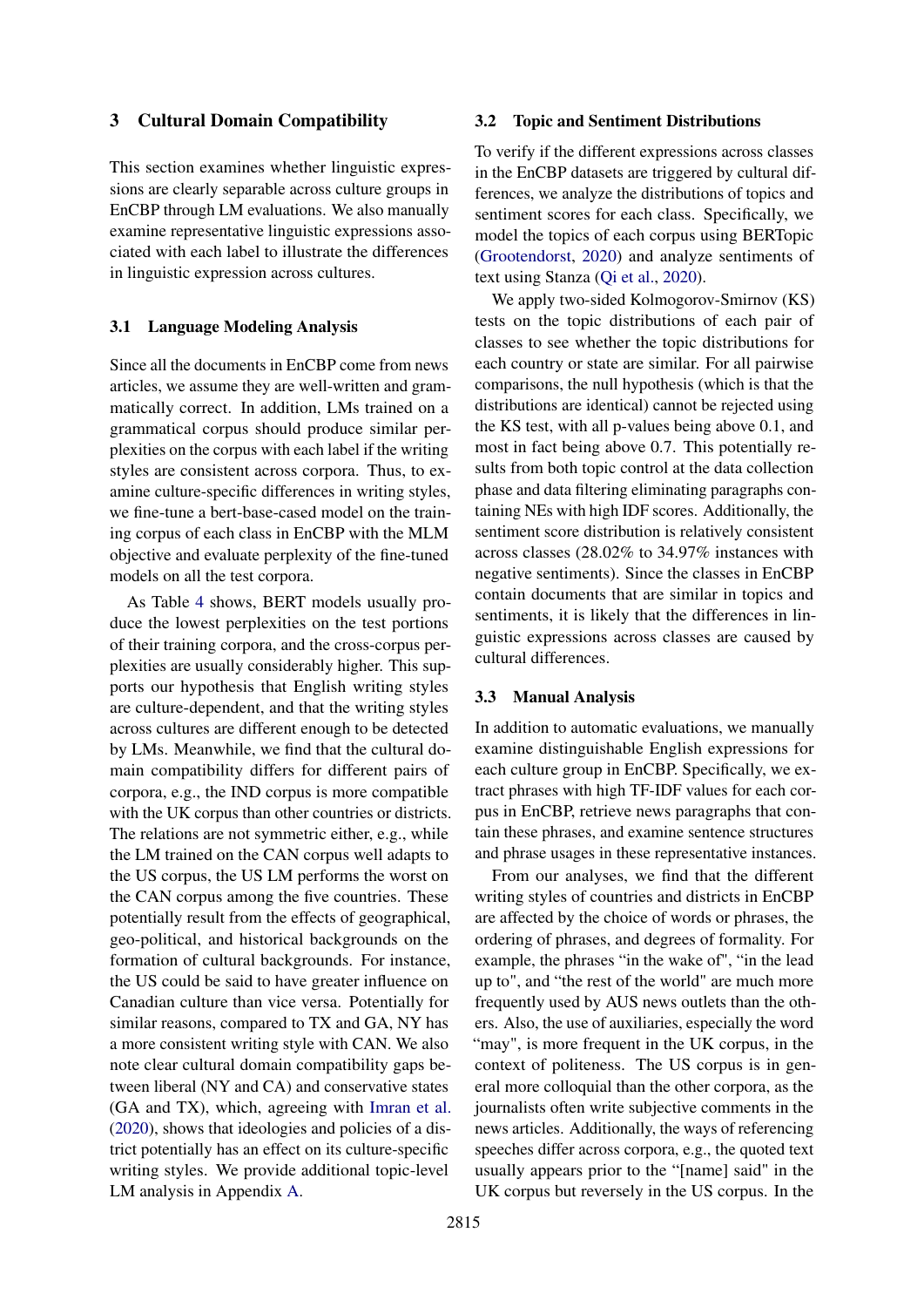<span id="page-5-0"></span>

|          |            | <b>Evaluation Corpus</b> |       |            |            |            |       |           |       |           |
|----------|------------|--------------------------|-------|------------|------------|------------|-------|-----------|-------|-----------|
|          |            | <b>US</b>                | UK    | <b>AUS</b> | <b>CAN</b> | <b>IND</b> | NY    | <b>CA</b> | GA    | <b>TX</b> |
|          | <b>US</b>  | 22.80                    | 24.13 | 25.08      | 27.67      | 26.54      | 28.08 | 24.54     | 27.54 | 24.41     |
|          | UK         | 24.77                    | 14.09 | 28.76      | 28.99      | 27.30      | 25.50 | 22.37     | 26.30 | 24.14     |
|          | <b>AUS</b> | 22.49                    | 27.56 | 21.82      | 26.53      | 27.26      | 25.31 | 24.18     | 23.69 | 25.61     |
| Corpus   | <b>CAN</b> | 26.13                    | 37.45 | 30.60      | 23.30      | 28.41      | 24.32 | 31.04     | 26.30 | 25.56     |
|          | <b>IND</b> | 27.87                    | 24.63 | 29.36      | 30.19      | 23.91      | 29.69 | 26.46     | 34.42 | 26.40     |
|          | <b>NY</b>  | 22.65                    | 22.98 | 25.68      | 21.82      | 25.66      | 20.53 | 21.22     | 22.98 | 25.88     |
| Training | <b>CA</b>  | 24.23                    | 29.50 | 25.53      | 24.41      | 24.45      | 24.77 | 23.80     | 28.27 | 27.92     |
|          | GA         | 19.21                    | 24.61 | 29.29      | 26.76      | 27.16      | 21.44 | 22.78     | 20.25 | 20.97     |
|          | <b>TX</b>  | 24.99                    | 26.96 | 30.91      | 29.97      | 30.09      | 30.31 | 27.46     | 26.64 | 23.83     |

Table 4: Perplexity of LMs fine-tuned on the training corpora of EnCBP with the MLM objective and evaluated on the test corpora. The lowest perplexity for each fine-tuned LM is in bold and the highest perplexity is underlined.

EnCBP-district subset, the sentence structures are more consistent across corpora, while the mentions of NEs and wordings differ more. For example, the word "border" appears frequently in the TX corpus but less in the other corpora when discussing the "immigration" topic. Though the observations summarized from EnCBP may not be universally applicable to other datasets or text domains, they are validated by native speakers of English to be accounting for the high ACC in manual validations.

### 4 Experiments and Analyses

Since cultural background labels are expensive to annotate, most NLP models forego the use of this information to opt for larger training data amount. For example, BERT is trained on Wikipedia text written in styles from mixed cultural backgrounds without access to cultural background information of the writers. Using the EnCBP dataset we constructed, this section examines the relatedness between the cultural background prediction task and multiple other NLP tasks via model probing. We also examine the effectiveness of cultural feature augmentation, i.e., augmenting DL models on downstream NLP tasks with culture-specific writing style information. Specifically, we evaluate a bert-base-cased model with two common information injection methods, namely two-stage training and MTL, on nine syntactic, semantic, and psycholinguistic tasks.

### 4.1 Tasks and Datasets

The datasets used in our evaluations are:

PAWS-Wiki [\(Zhang et al.,](#page-10-7) [2019\)](#page-10-7) is a PI dataset containing English Wikipedia articles. Each instance in PAWS-Wiki consists of a pair of sentences and

a label indicating whether the two sentences are paraphrase (1) or not (0). There are 49,401 training instances, 8,000 development instances, and 8,000 test instances in this dataset.

CoNLL-2003 English NER dataset [\(Tjong](#page-10-8) [Kim Sang and De Meulder,](#page-10-8) [2003\)](#page-10-8) contains news articles from Reuters news only, so the dataset has a more consistent UK writing style, compared to the other datasets we utilize. Each word in the documents is annotated with persons (PER), organizations (ORG), locations (LOC), or miscellaneous names (MISC) NE label in the IOB-2 format. We adopt the official data split of the CoNLL-2003 dataset in the experiments, where there are 7,140, 1,837, and 1,668 NEs in the training, development, and test sets, respectively.

Go-Emotions [\(Demszky et al.,](#page-9-9) [2020\)](#page-9-9) is an ER dataset containing 58,009 English Reddit comments. Instances in this dataset are labeled with 28 emotion types including neutral, in the multilabel classification form. We split the dataset into training, development, and test sets with a 80%/10%/10% split using 42 as the random seed. To be consistent with other evaluations, we switch the annotations to the multi-class classification form by duplicating the data points associated with multiple labels and assigning one emotion label to each copy. This results in an ER dataset containing 199,461 training instances, 35,057 development instances, and 34,939 test instances after removing instances with no labels.

Stanford Sentiment Treebank (SST-5) [\(Socher](#page-10-9) [et al.,](#page-10-9) [2013\)](#page-10-9) is a document-level SA dataset containing sentences from movie reviews. The documents are annotated with sentiment scores, which are turned to fine-grained (5-class) sentiment labels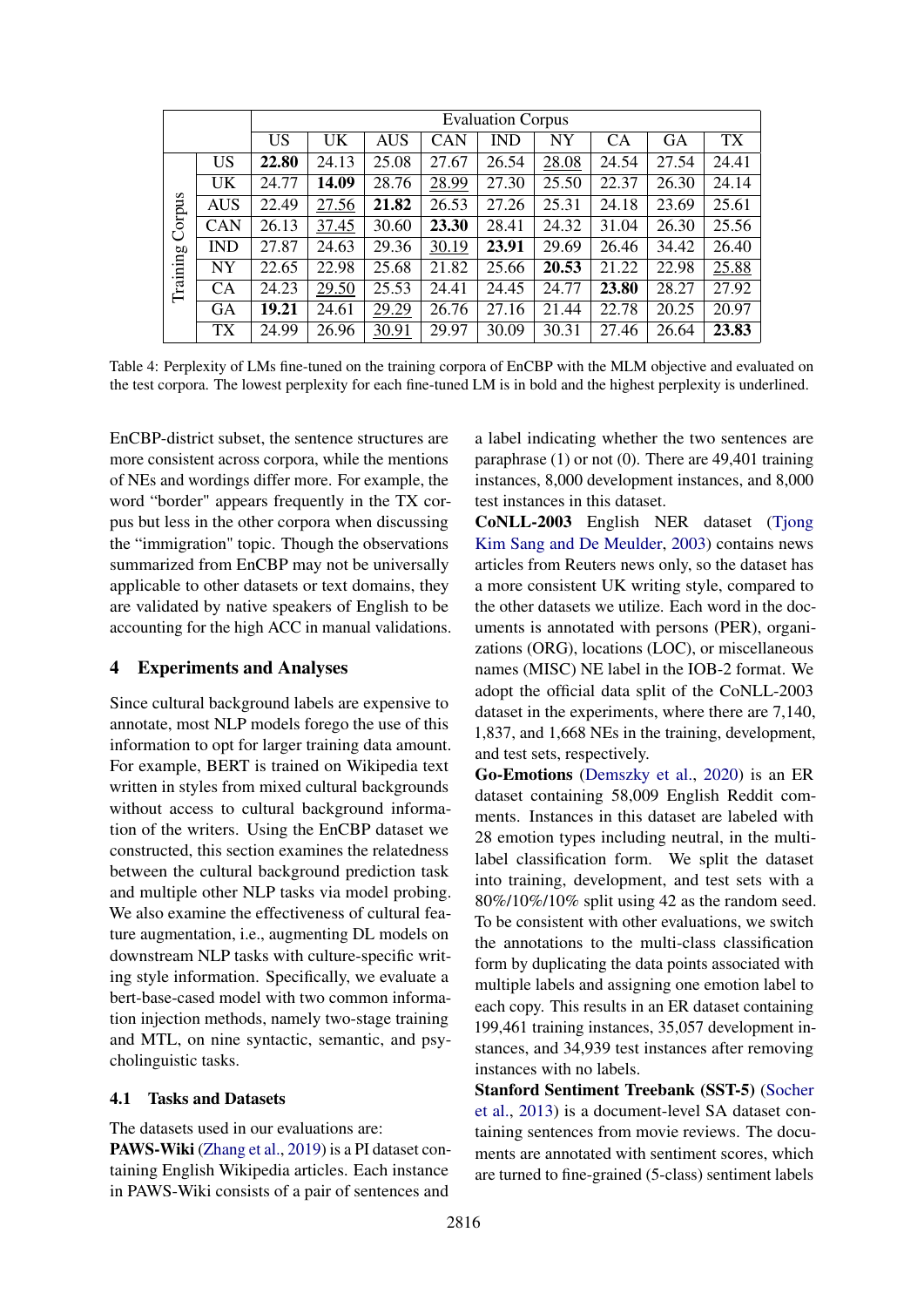after pre-processing. Using the official data split, we divide the dataset into training, development, and test splits containing 156,817, 1,102, and 2,211 instances, respectively. Note that the training set of SST-5 contains a mixture of phrases and sentences, while the development and test sets contain only complete sentences.

SST-2 is the coarse-grained SST-5 dataset, in which each document is labeled with positive (1) or negative (0) sentiments. There are 67,349 training instances, 872 development instances, and 1,821 test instances in this dataset.

QNLI [\(Wang et al.,](#page-10-10) [2019\)](#page-10-10) is a natural language inference (NLI) dataset with a question answering background. Each instance in QNLI contains a question, a statement, and a label indicating whether the statement contains the answer to the question (1) or not (0). There are 104,743 training instances, 5,463 development instances, and 5,463 test instances in this dataset.

STS-B [\(Cer et al.,](#page-9-10) [2017\)](#page-9-10) is a benchmarked semantic textual similarity (STS) dataset. Each instance in STS-B is a pair of sentences manually annotated with a semantic similarity score from 0 to 5. The dataset contains 5,749 training instances, 1,500 development instances, and 1,379 test instances.

RTE is a textual entailment (TE) dataset. Each instance in RTE contains a pair of sentences and a label indicating whether the second sentence is an entailment (1) or not (0) of the first sentence. The RTE dataset we use is a combination of RTE1 [\(Dagan et al.,](#page-9-11) [2005\)](#page-9-11), RTE2 [\(Bar-Haim et al.,](#page-9-12) [2006\)](#page-9-12), RTE3 [\(Giampiccolo et al.,](#page-9-13) [2007\)](#page-9-13), and RTE5 [\(Ben](#page-9-14)[tivogli et al.,](#page-9-14) [2009\)](#page-9-14) datasets, which contains 2,490 training instances, 277 development instances, and 3,000 test instances.

Emotion [\(Saravia et al.,](#page-10-11) [2018\)](#page-10-11) is a Twitter-based ER dataset labeled with six emotion types, i.e., sadness (0), joy (1), love (2), anger (3), fear (4), and surprise (5). There are 16,000 training instances, 2,000 development instances, and 2,000 test instances in this dataset.

### 4.2 Feature Augmentation

### 4.2.1 Experimental Settings

We use the Huggingface [\(Wolf et al.,](#page-10-12) [2020\)](#page-10-12) implementation of BERT in all our evaluations. On each task, we fine-tune a bert-base-cased model for five epochs with different random seeds, and we report the average evaluation score on the test sets of downstream tasks over the five runs to avoid the

influence of randomness. Each experiment is run on a single RTX-6000 GPU with a learning rate of 1e-4 and a batch size of 32.

### 4.2.2 Two-Stage Training

We first explore the two-stage training method which successively fine-tunes the pre-trained BERT model on a cultural background prediction dataset and the target task. We use EnCBP-country here to examine the efficacy of coarse-grained cultural feature augmentation, and we study the effect of using EnCBP-district in Section [4.2.4.](#page-8-0)

As Table [5](#page-7-0) shows, the two-stage training strategy brings noticeable performance improvements to the SA models. This agrees with prior psychological research [\(Sun et al.,](#page-10-1) [2021\)](#page-10-1), since the expressions of sentiments and attitudes differ across culture groups. Similarly, since NEs are usually mentioned differently across cultures, training the model to distinguish culture-specific writing styles helps resolve the conflict between the training domain of BERT and that of the CoNLL-2003 dataset and improves the performance of the NER model. On the PI task, while two-stage training has a positive effect on the performance of the model, the score improvement is not as significant as those on SA and NER tasks. The same trend holds for two other semantic tasks (QNLI and STS-B), where two-stage training brings only marginal performance improvements. We attribute this to the additional noise introduced by the cultural background labels for a semantic task, since expressions with the same semantic meaning can be associated with different cultural background labels in EnCBP. To verify this assumption, we conduct an additional experiment by applying the MLM objective instead of the classification objective in the first training stage. The model performance on PI is raised to 94.11 in F1 macro score, outperforming the previous two-stage training model by 2.44. The two-stage training performance also improves by 0.81 and 0.49/0.53 for QNLI and STS-B when using the MLM objective at the first fine-tuning stage. These results imply that while the cultural background labels are noisy for semantic tasks, enhancing the LM with English expressions from multiple cultural backgrounds is beneficial. Quite differently, however, two-stage training brings noticeable performance improvements to the RTE model. One possible explanation is, as is supported by the large standard deviations of evaluation scores in five runs, that the RTE dataset is too small and the performance tend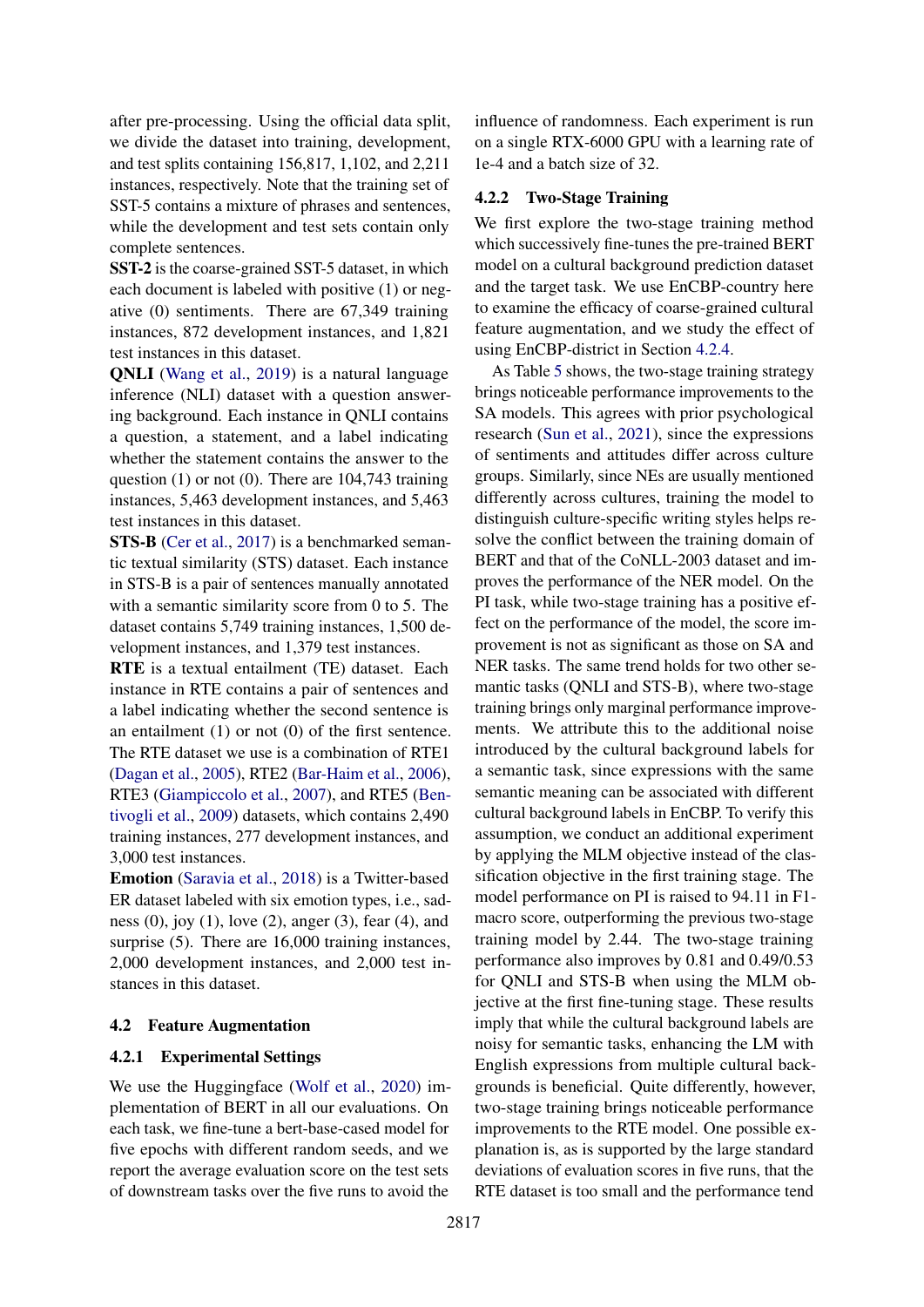<span id="page-7-0"></span>

|                       | PAWS-Wiki (PI) | <b>CoNLL-2003 (NER)</b>    |              | Go-Emotions (ER) | SST-5 $(SA)$ |
|-----------------------|----------------|----------------------------|--------------|------------------|--------------|
| BERT-orig             | 90.01(0.35)    | 91.73 (0.39)               |              | 31.67(0.59)      | 52.41 (1.20) |
| + two-stage training  | 91.67(0.20)    | 94.41 (0.10)               |              | 30.72(0.16)      | 54.54 (0.45) |
| + multi-task learning | 91.58 (0.19)   | 92.92 (0.18)               |              | 30.71 (0.24)     | 54.47 (0.70) |
|                       | QNLI (NLI)     | STS-B (STS)                | RTE (TE)     | $SST-2(SA)$      | Emotion (ER) |
| BERT-orig             | 90.89 (0.06)   | 89.22/88.83<br>(0.05/0.02) | 64.69(1.13)  | 91.86 (0.46)     | 88.25 (0.49) |
| + two-stage training  | 91.77 (0.09)   | 89.47/89.08<br>(0.11/0.13) | 68.45 (1.71) | 93.09 (0.33)     | 91.94 (0.50) |
| + multi-task learning | 91.20(0.22)    | 89.32/88.94<br>(0.10/0.11) | 70.76 (0.93) | 92.34 (0.42)     | 91.70 (0.35) |

Table 5: The performance of BERT model without cultural feature augmentation (BERT-orig), and models with cultural feature augmentation via two-stage training and multi-task learning. EnCBP-country is used as the auxiliary dataset. We report accuracy for QNLI, RTE, and SST-2, Pearson's and Spearman's correlations for STS-B, and F1-macro for the other tasks. The average score and standard deviation (in parentheses) in five runs with different random seeds are reported for each experiment

<span id="page-7-3"></span>

|                        | PAWS-Wiki (PI) | <b>CoNLL-2003 (NER)</b>    |              | Go-Emotions (ER) | $SST-5(SA)$  |  |
|------------------------|----------------|----------------------------|--------------|------------------|--------------|--|
| BERT-orig              | 90.01(0.35)    | 91.73 (0.39)               |              | 31.67 (0.59)     | 52.41 (1.20) |  |
| $+$ two-stage training | 91.40(0.20)    | 94.25(0.11)                |              | 30.21 (0.37)     | 53.82 (0.45) |  |
| + multi-task learning  | 91.70 (0.23)   | 93.64 (0.14)               |              | 30.47(0.14)      | 53.52 (0.54) |  |
|                        | QNLI (NLI)     | STS-B (STS)                | RTE (TE)     | $SST-2(SA)$      | Emotion (ER) |  |
| BERT-orig              | 90.89 (0.06)   | 89.22/88.83<br>(0.05/0.02) | 64.69(1.13)  | 91.86 (0.46)     | 88.25 (0.49) |  |
|                        |                | 89.45/89.01                |              |                  |              |  |
| + two-stage training   | 91.77 (0.08)   | (0.12/0.13)                | 67.87(1.09)  | 92.52(0.32)      | 91.65(0.24)  |  |
| + multi-task learning  | 91.21 (0.24)   | 89.34/89.14                | 69.68 (1.04) | 92.89 (0.36)     | 92.07 (0.52) |  |
|                        |                | (0.11/0.10)                |              |                  |              |  |

Table 6: The performance of BERT model without cultural feature augmentation (BERT-orig), and models with cultural feature augmentation via two-stage training and multi-task learning. The EnCBP-district is used as the auxiliary dataset. We report accuracy for QNLI, RTE, and SST-2, Pearson's and Spearman's correlations for STS-B, and F1-macro for the other tasks. The average score and standard deviation (in parentheses) in five runs with different random seeds are reported for each experiment

to be affected more greatly by other issues such as model initialization. Unlike the other tasks, the performance of BERT drops on Go-Emotions in our evaluations, which is counter-intuitive since expressions of emotion are culture-specific [\(Hareli et al.,](#page-9-4) [2015\)](#page-9-4). We hypothesize that the negative effect of cultural feature augmentation is mainly caused by the imbalanced distribution of users' cultural backgrounds in the Go-Emotions dataset, as the dataset is constructed over a Reddit  $3$  corpus and nearly 50% Reddit users are from the US<sup>[4](#page-7-2)</sup>. Supporting our hypothesis, cultural feature augmentation on the Emotion dataset notably improves the performance of BERT, despite the domain differences between the EnCBP-country (news domain) and Emotion (social media domain) datasets.

#### 4.2.3 Multi-Task Learning

We further explore MTL methods for cultural feature augmentation when training the BERT model on downstream tasks. Specifically, we use EnCBPcountry as the auxiliary task and train the model alternatively on the primary and auxiliary tasks.

According to Table [5,](#page-7-0) introducing cultural background information via MTL improves the performance of BERT on all the datasets except for Go-Emotions, similar to the two-stage training method. However, the performance on NER is noticeably lower with MTL than with two-stage training. This

<span id="page-7-2"></span><span id="page-7-1"></span><sup>3</sup> https://www.reddit.com/

<sup>4</sup> https://www.statista.com/statistics/325144/reddit-globalactive-user-distribution/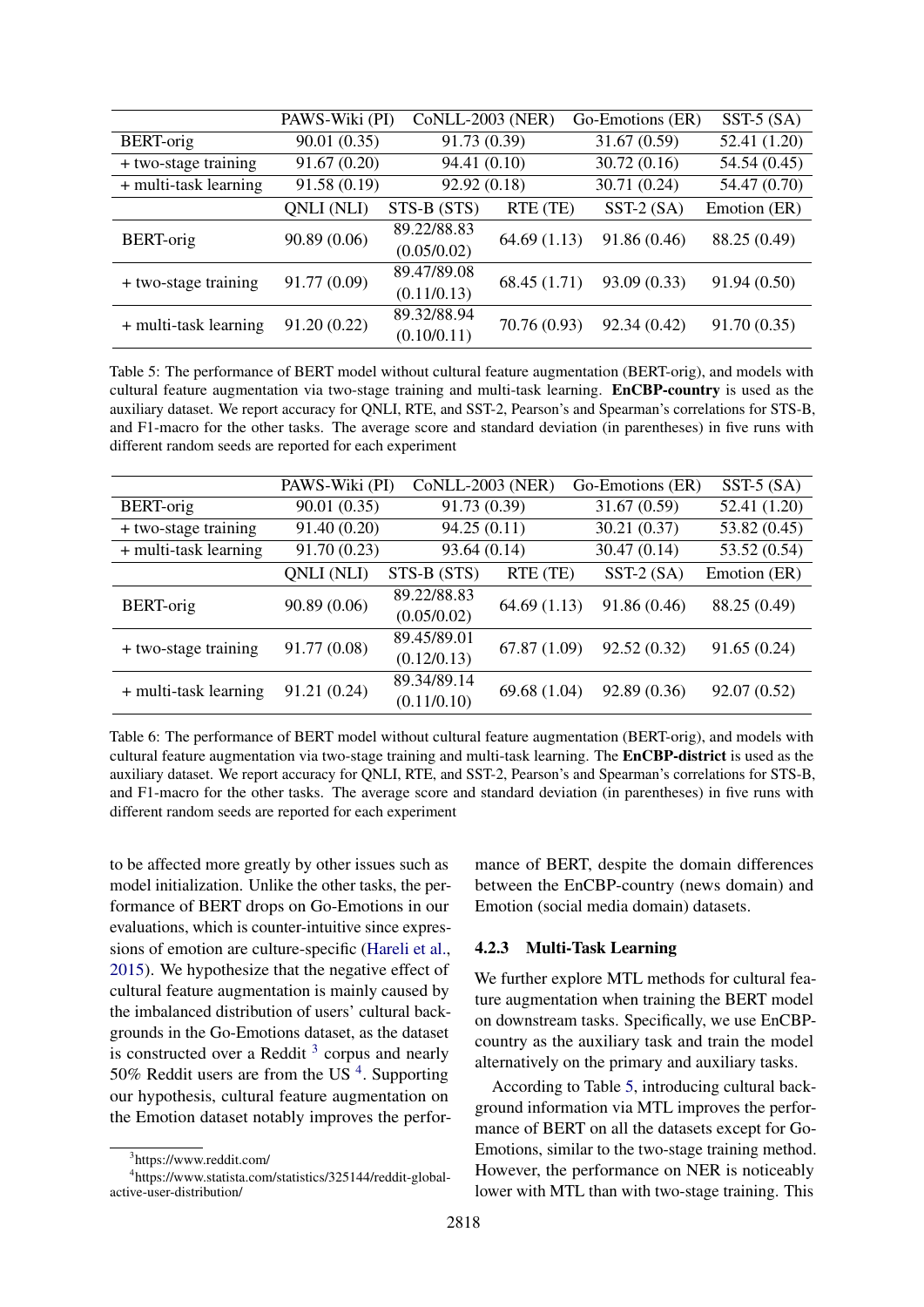potentially results from the mono-cultural nature of the CoNLL-2003 dataset, which is constructed on Reuters news, a UK news outlet. While the information and expressions in countries other than UK fade gradually during the second training stage, the MTL method strengthens the irrelevant information in the entire training process and harms the evaluation performance of the model more severely. To validate our hypothesis, we generate a binary cultural background prediction dataset by treating the UK documents as positive instances and the others as negative instances, and we re-run the MTL evaluation on the CoNLL-2003 dataset. The performance of BERT under this setting is raised to 93.97 in F1-macro score, which implies the importance of careful text domain selection for cultural feature augmentation on DL models.

#### <span id="page-8-0"></span>4.2.4 Finer-Grained Feature Augmentation

We repeat the two-stage training and MTL evaluations on the nine downstream tasks using EnCBPdistrict to examine the effects of cultural feature augmentation with cultural background information with different granularity levels. The evaluation results are shown in Table [6.](#page-7-3) While the scores are very consistent with those in Table [5,](#page-7-0) we observe better MTL performance on CoNLL-2003 and Emotion and worse performance with both twostage training and MTL on SST-5. Based on our analysis of EnCBP-country and EnCBP-district, the larger gaps in writing style among countries than those across states are likely the cause of the lower NER evaluation performance. In EnCBPdistrict, the linguistic expressions are more consistent since they all come from news outlets in the US, which relieves the problem and improves the MTL performance on CoNLL-2003. On the contrary, the lower diversity in expressions potentially negatively affects the performance of the SST-5 model since the SA task benefits from identifying culture-specific linguistic expressions, and since the corpus of SST-5 contains writings from all over the world. In addition, using EnCBP-district does not relieve the problem on the Go-Emotions dataset either, which suggests the limitation of cultural feature augmentation: trying to distinct expressions in different cultural backgrounds may introduce unexpected noise into models especially when the cultural background of a dataset is mostly the same. The performance of BERT on the Emotion dataset which consists of writings from more diverse cultural backgrounds, for example, is subject

to comparable or even greater improvements when the model is augmented using the finer-grained EnCBP-district dataset.

To summarize, while cultural feature augmentation using EnCBP is beneficial for a wide range of NLP tasks, the necessity of conducting cultural feature augmentation has to be carefully evaluated. We also examine the effect of feature augmentation with less auxiliary data in Appendix [B,](#page-11-1) showing that the size of the auxiliary data has an affect on the performance of DL models.

### 5 Conclusion and Future Work

This paper presents EnCBP, a mono-lingual newsbased cultural background prediction dataset containing country-level (coarse-grained) and districtlevel (finer-grained) cultural background labels. Through manual validation on MTurk and cultural domain compatibility evaluations, we find that writing style clearly differs across countries and districts, confirming that cultural background has a substantial effect on writing style even in the same language. We also benchmark the dataset with state-of-the-art NLP models to show that, though challenging, different English expressions across cultural backgrounds can be identified and classified into culture categories by DL models. Additionally, our evaluations on downstream NLP tasks of various types show that cultural feature augmentation is able to improve the performance of DL models on various semantic, syntactic, and psycholinguistic tasks. While the performance of the BERT model is negatively affected by introducing cultural background information on an ER dataset, the imbalanced distribution of cultural backgrounds in its corpus may account for the performance drop. Our results demonstrate that cultural feature augmentation with EnCBP is a practical way of improving the performance of DL models on various NLP tasks, as long as the text domains of EnCBP and the downstream tasks are not too divergent.

Future work can extend our research to examine cultural differences in social media writings, which reflect even finer-grained cultural distinctions and are much noisier and difficult to annotate or validate than news articles.

### 6 Acknowledgement

We thank Mr. Aadil Islam for conducting additional evaluations on QNLI, STS-B, RTE, SST-2, and Emotion to respond to the reviewers' comments.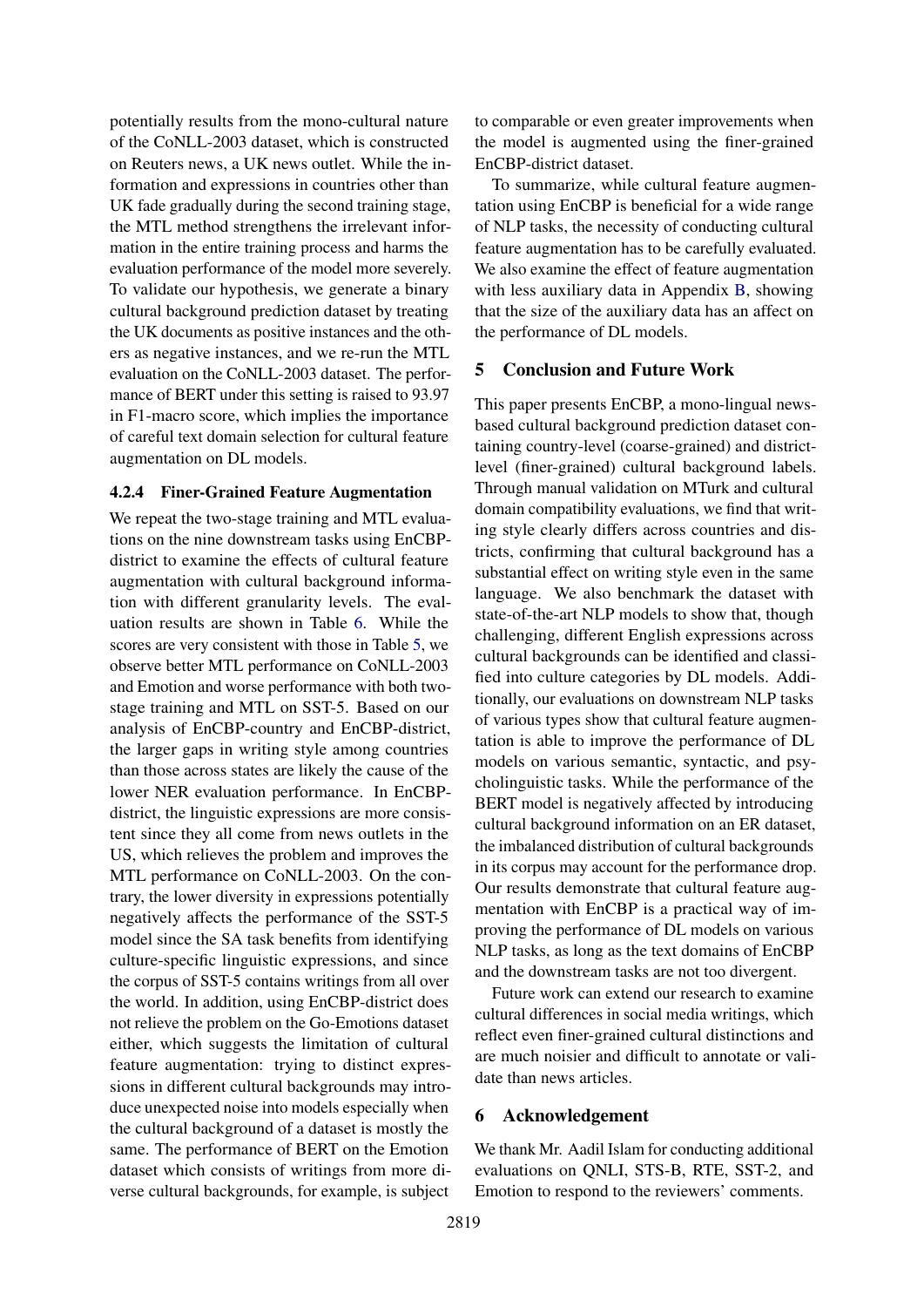### 7 Ethics Statement

This paper presents and releases a news-based cultural background prediction dataset. The dataset is constructed on publicly available news outlets using the public API of Media Cloud and the labels are generated based on the country and district codes of the media outlets. Thus, there is no sensitive or private information in the dataset. Additionally, since we use mainstream news outlets for our data collection we believe there is less risk of overtly unethical information (though we cannot be sure given the current sociopolitical climate). Given the relatively large size of our dataset, we cannot manually examine all articles, however, the publicly released dataset will warn users of the possibility of the dataset containing unethical information and will allows users to flag unethical articles in our dataset. We also hired annotators from MTurk to validate the quality of annotations for a sample instances from our dataset. To ensure the quality of dataset validation, we require the annotators to be native English speakers from the same country or district as the label of each instance to be validated. The annotators were given clear instructions to choose the news paragraph(s) written by journalists in their countries or districts from a pair of paragraphs. We payed \$0.14 (USD) for validating each instance, which translates to over \$25 per hour since each data point takes no more than 1 minute to validate. This hourly rate is considerably higher than the federal minimum wage in the US. The entire annotation process was anonymized and the annotators were not asked for their personally identifiable information, so there was not any risk of harm associated with their participation.

This paper presents one of the first attempts at tailoring NLP models to the writing styles of specific regions, thus reducing the out-sized influence of the linguistic style of larger countries in these models.

#### References

- <span id="page-9-5"></span>Francisca Adoma Acheampong, Chen Wenyu, and Henry Nunoo-Mensah. 2020. Text-based emotion detection: Advances, challenges, and opportunities. *Engineering Reports*, 2(7):e12189.
- <span id="page-9-2"></span>Badar Almuhailib. 2019. Analyzing cross-cultural writing differences using contrastive rhetoric: A critical review. *Advances in Language and Literary Studies*, 10(2):102–106.
- <span id="page-9-12"></span>Roy Bar-Haim, Ido Dagan, Bill Dolan, Lisa Ferro, Danilo Giampiccolo, Bernardo Magnini, and Idan Szpektor. 2006. The second pascal recognising textual entailment challenge. In *Proceedings of the second PASCAL challenges workshop on recognising textual entailment*, volume 6, pages 6–4. Venice.
- <span id="page-9-14"></span>Luisa Bentivogli, Peter Clark, Ido Dagan, and Danilo Giampiccolo. 2009. The fifth pascal recognizing textual entailment challenge. In *TAC*.
- <span id="page-9-10"></span>Daniel Cer, Mona Diab, Eneko Agirre, Inigo Lopez-Gazpio, and Lucia Specia. 2017. Semeval-2017 task 1: Semantic textual similarity-multilingual and cross-lingual focused evaluation. *arXiv preprint arXiv:1708.00055*.
- <span id="page-9-11"></span>Ido Dagan, Oren Glickman, and Bernardo Magnini. 2005. The pascal recognising textual entailment challenge. In *Machine Learning Challenges Workshop*, pages 177–190. Springer.
- <span id="page-9-9"></span>Dorottya Demszky, Dana Movshovitz-Attias, Jeongwoo Ko, Alan Cowen, Gaurav Nemade, and Sujith Ravi. 2020. [GoEmotions: A dataset of fine-grained emo](https://doi.org/10.18653/v1/2020.acl-main.372)[tions.](https://doi.org/10.18653/v1/2020.acl-main.372) In *Proceedings of the 58th Annual Meeting of the Association for Computational Linguistics*, pages 4040–4054, Online. Association for Computational Linguistics.
- <span id="page-9-7"></span>Joseph L Fleiss. 1971. Measuring nominal scale agreement among many raters. *Psychological bulletin*, 76(5):378.
- <span id="page-9-13"></span>Danilo Giampiccolo, Bernardo Magnini, Ido Dagan, and Bill Dolan. 2007. The third pascal recognizing textual entailment challenge. In *Proceedings of the ACL-PASCAL workshop on textual entailment and paraphrasing*, pages 1–9. Association for Computational Linguistics.
- <span id="page-9-8"></span>Maarten Grootendorst. 2020. [Bertopic: Leveraging bert](https://doi.org/10.5281/zenodo.4381785) [and c-tf-idf to create easily interpretable topics.](https://doi.org/10.5281/zenodo.4381785)
- <span id="page-9-4"></span>Shlomo Hareli, Konstantinos Kafetsios, and Ursula Hess. 2015. A cross-cultural study on emotion expression and the learning of social norms. *Frontiers in psychology*, 6:1501.
- <span id="page-9-6"></span>Ali Shariq Imran, Sher Mohammad Doudpota, Zenun Kastrati, and Rakhi Bhatra. 2020. Cross-cultural polarity and emotion detection using sentiment analysis and deep learning–a case study on covid-19. *arXiv preprint arXiv:2008.10031*.
- <span id="page-9-0"></span>Heejung S Kim. 2002. We talk, therefore we think? a cultural analysis of the effect of talking on thinking. *Journal of personality and social psychology*, 83(4):828.
- <span id="page-9-3"></span>Hiroko Kitano. 1990. Cross-cultural differences in written discourse patterns: a study of acceptability of japanese expository compositions in american universities.
- <span id="page-9-1"></span>Erin McClure Krampetz. 2005. International educational administration and policy analysis.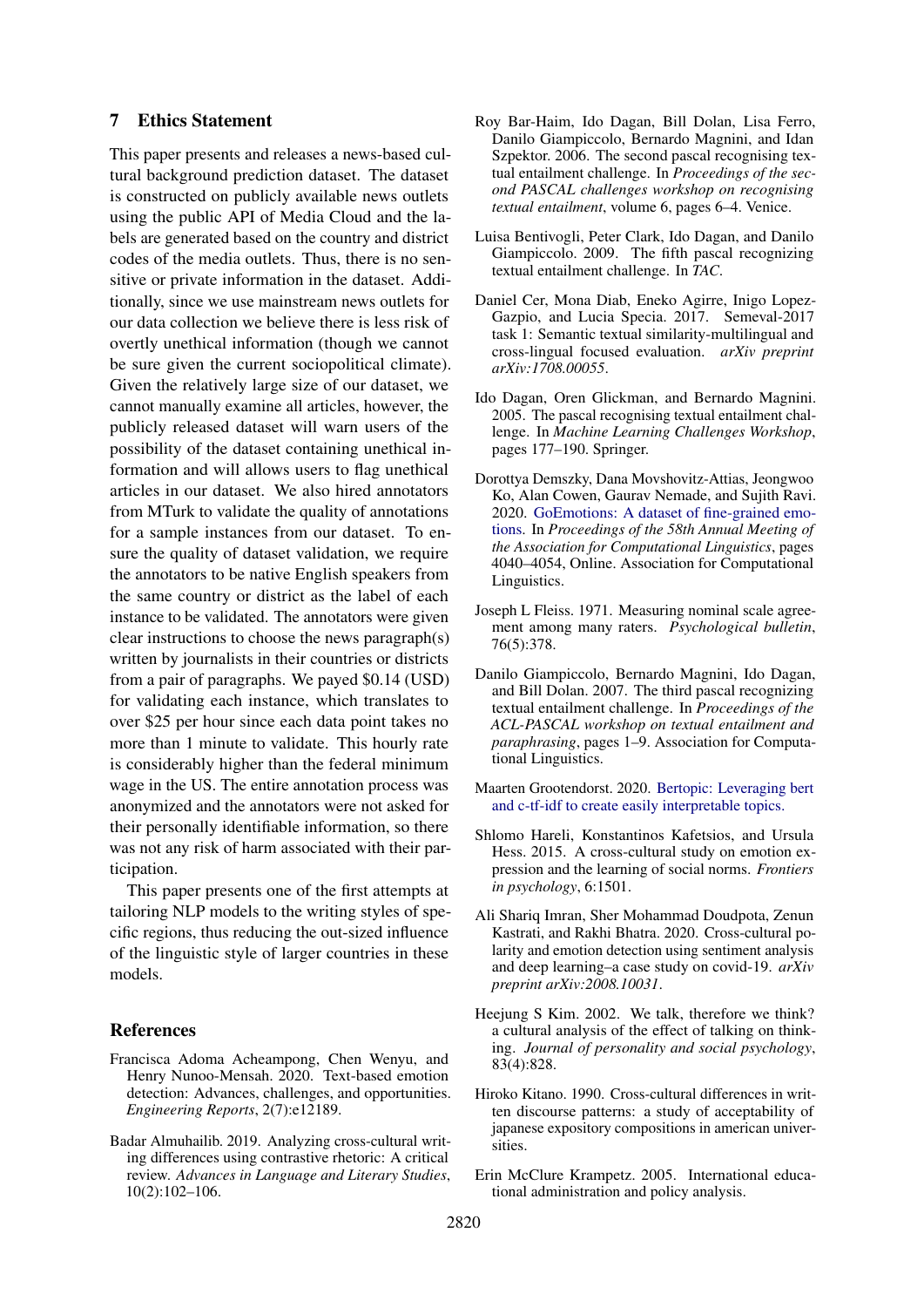- <span id="page-10-5"></span>Yinhan Liu, Myle Ott, Naman Goyal, Jingfei Du, Mandar Joshi, Danqi Chen, Omer Levy, Mike Lewis, Luke Zettlemoyer, and Veselin Stoyanov. 2019. Roberta: A robustly optimized bert pretraining approach. *arXiv preprint arXiv:1907.11692*.
- <span id="page-10-0"></span>Richard E Nisbett, Kaiping Peng, Incheol Choi, and Ara Norenzayan. 2001. Culture and systems of thought: holistic versus analytic cognition. *Psychological review*, 108(2):291.
- <span id="page-10-6"></span>Peng Qi, Yuhao Zhang, Yuhui Zhang, Jason Bolton, and Christopher D. Manning. 2020. [Stanza: A Python](https://nlp.stanford.edu/pubs/qi2020stanza.pdf) [natural language processing toolkit for many human](https://nlp.stanford.edu/pubs/qi2020stanza.pdf) [languages.](https://nlp.stanford.edu/pubs/qi2020stanza.pdf) In *Proceedings of the 58th Annual Meeting of the Association for Computational Linguistics: System Demonstrations*.
- <span id="page-10-11"></span>Elvis Saravia, Hsien-Chi Toby Liu, Yen-Hao Huang, Junlin Wu, and Yi-Shin Chen. 2018. [CARER: Con](https://doi.org/10.18653/v1/D18-1404)[textualized affect representations for emotion recog](https://doi.org/10.18653/v1/D18-1404)[nition.](https://doi.org/10.18653/v1/D18-1404) In *Proceedings of the 2018 Conference on Empirical Methods in Natural Language Processing*, pages 3687–3697, Brussels, Belgium. Association for Computational Linguistics.
- <span id="page-10-9"></span>Richard Socher, Alex Perelygin, Jean Wu, Jason Chuang, Christopher D. Manning, Andrew Ng, and Christopher Potts. 2013. [Recursive deep models for](https://www.aclweb.org/anthology/D13-1170) [semantic compositionality over a sentiment treebank.](https://www.aclweb.org/anthology/D13-1170) In *Proceedings of the 2013 Conference on Empirical Methods in Natural Language Processing*, pages 1631–1642, Seattle, Washington, USA. Association for Computational Linguistics.
- <span id="page-10-1"></span>Jimin Sun, Hwijeen Ahn, Chan Young Park, Yulia Tsvetkov, and David R. Mortensen. 2021. [Cross](https://doi.org/10.18653/v1/2021.eacl-main.204)[cultural similarity features for cross-lingual transfer](https://doi.org/10.18653/v1/2021.eacl-main.204) [learning of pragmatically motivated tasks.](https://doi.org/10.18653/v1/2021.eacl-main.204) In *Proceedings of the 16th Conference of the European Chapter of the Association for Computational Linguistics: Main Volume*, pages 2403–2414, Online. Association for Computational Linguistics.
- <span id="page-10-3"></span>Timothy Tambassi. 2018. [From geographical lines to](https://doi.org/10.4000/estetica.2752) [cultural boundaries: Mapping the ontological debate.](https://doi.org/10.4000/estetica.2752) *Rivista di estetica*, 67:150–164.
- <span id="page-10-2"></span>Yufei Tian, Tuhin Chakrabarty, Fred Morstatter, and Nanyun Peng. 2021. [Identifying distributional per](https://doi.org/10.18653/v1/2021.socialnlp-1.16)[spectives from colingual groups.](https://doi.org/10.18653/v1/2021.socialnlp-1.16) In *Proceedings of the Ninth International Workshop on Natural Language Processing for Social Media*, pages 178–190, Online. Association for Computational Linguistics.
- <span id="page-10-8"></span>Erik F. Tjong Kim Sang and Fien De Meulder. 2003. [Introduction to the CoNLL-2003 shared task:](https://aclanthology.org/W03-0419) [Language-independent named entity recognition.](https://aclanthology.org/W03-0419) In *Proceedings of the Seventh Conference on Natural Language Learning at HLT-NAACL 2003*, pages 142– 147.
- <span id="page-10-4"></span>Ashish Vaswani, Noam Shazeer, Niki Parmar, Jakob Uszkoreit, Llion Jones, Aidan N. Gomez, Lukasz Kaiser, and Illia Polosukhin. 2017. [Attention is all](https://proceedings.neurips.cc/paper/2017/hash/3f5ee243547dee91fbd053c1c4a845aa-Abstract.html)

[you need.](https://proceedings.neurips.cc/paper/2017/hash/3f5ee243547dee91fbd053c1c4a845aa-Abstract.html) In *Advances in Neural Information Processing Systems 30: Annual Conference on Neural Information Processing Systems 2017, December 4-9, 2017, Long Beach, CA, USA*, pages 5998–6008.

- <span id="page-10-10"></span>Alex Wang, Amanpreet Singh, Julian Michael, Felix Hill, Omer Levy, and Samuel R. Bowman. 2019. GLUE: A multi-task benchmark and analysis platform for natural language understanding. In the Proceedings of ICLR.
- <span id="page-10-12"></span>Thomas Wolf, Lysandre Debut, Victor Sanh, Julien Chaumond, Clement Delangue, Anthony Moi, Pierric Cistac, Tim Rault, Rémi Louf, Morgan Funtowicz, Joe Davison, Sam Shleifer, Patrick von Platen, Clara Ma, Yacine Jernite, Julien Plu, Canwen Xu, Teven Le Scao, Sylvain Gugger, Mariama Drame, Quentin Lhoest, and Alexander M. Rush. 2020. [Transform](https://www.aclweb.org/anthology/2020.emnlp-demos.6)[ers: State-of-the-art natural language processing.](https://www.aclweb.org/anthology/2020.emnlp-demos.6) In *Proceedings of the 2020 Conference on Empirical Methods in Natural Language Processing: System Demonstrations*, pages 38–45, Online. Association for Computational Linguistics.
- <span id="page-10-7"></span>Yuan Zhang, Jason Baldridge, and Luheng He. 2019. PAWS: Paraphrase Adversaries from Word Scrambling. In *Proc. of NAACL*.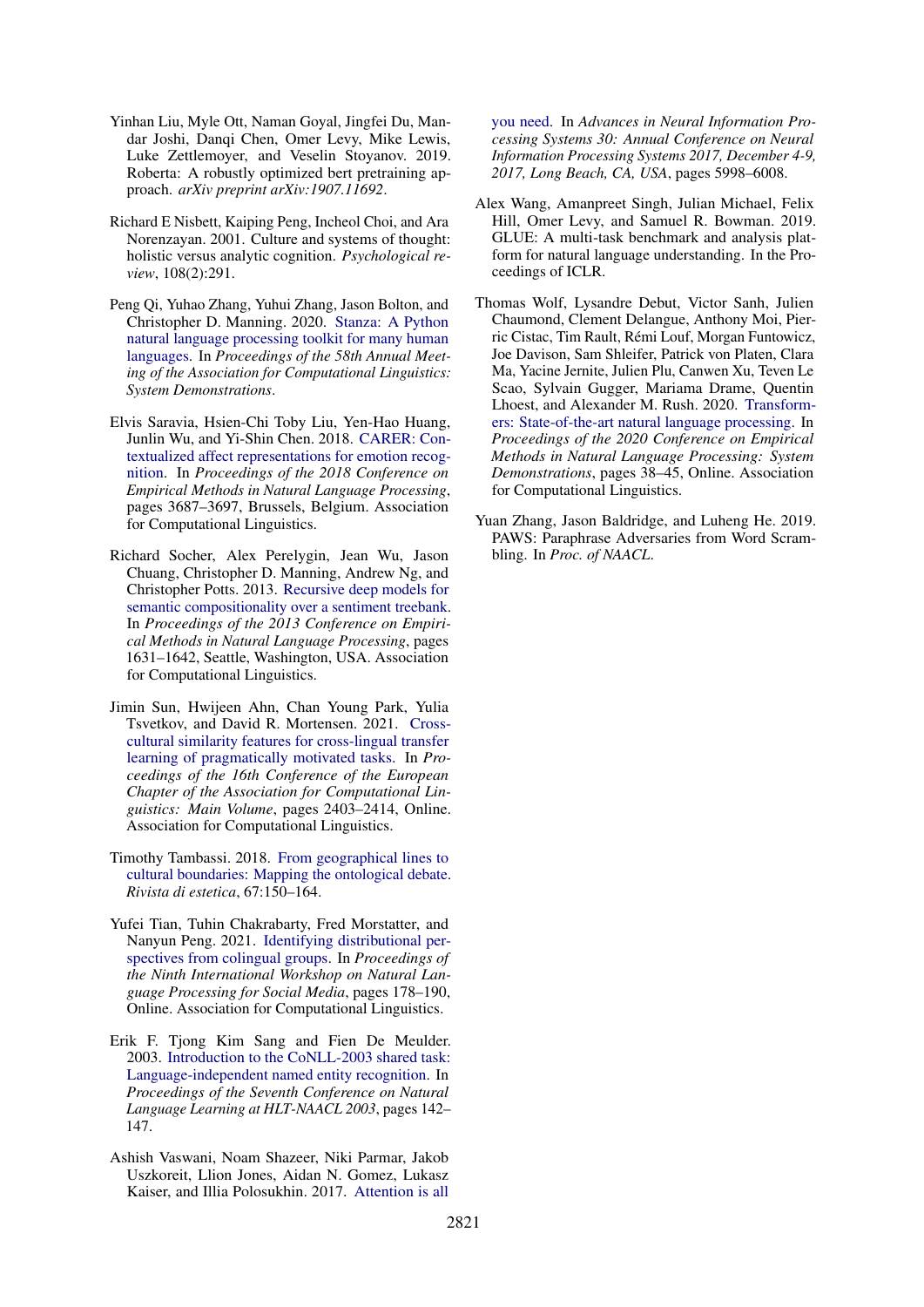# <span id="page-11-0"></span>A Language Modeling Analysis Based on Topic

We study the cultural domain compatibility across news topics in EnCBP by repeating the LM evaluations with the news paragraphs grouped by their topics. As Table [A1](#page-12-0) shows, for the topics "Immigration" and "Social Safety Net", the LMs do not achieve the lowest perplexities on their training topics. We speculate that this reflects the more controversial nature of these two topics, since linguistic expressions are heavily affected by attitudes and stances. In addition, since each country or state news outlet has a relatively stable attitude towards each topic, the discrepancy between each trained LM and the test set in the cultural domain of its training set implies that the EnCBP dataset is constructed over diverse culture groups. The diverse writing styles in EnCBP make it appropriate for improving DL models on downstream tasks via cultural feature augmentation, since EnCBP does not bias extremely towards the writing styles of a single culture group.

## <span id="page-11-1"></span>B Feature Augmentation with Less Data

We repeat the joint modeling and two-stage training experiments on PAWS-Wiki, CoNLL-2003, Go-Emotions, and SST-5 datasets with randomly downsampled EnCBP-country and EnCBP-district training datasets to examine the effect of auxiliary data size. Specifically, we randomly reduce 20%, 40%, and 80% of training instances from EnCBPcountry and EnCBP-district with a random seed of 42 and use the reduced datasets in the evaluations. The experimental results are shown in Table [B1](#page-12-1) (EnCBP-country) and Table [B2](#page-12-2) (EnCBP-district).

While removing 20% of the training instances from EnCBP-country and EnCBP-district generally does not greatly affect the feature augmentation evaluation results, there is noticeable performance gap on all the tasks when over 40% of the training instances are eliminated. This may be due to the poorer predictability of cultural background labels from the much smaller training datasets, as the BERT performance drops greatly from 78.13 to 60.92 (on EnCBP-country) and from 72.09 to 60.03 (on EnCBP-district) when 40% of the training data is removed (see Table [3](#page-3-1) for the original BERT performance results). On the other hand, though using more training data from EnCBP has positive overall effects on the performance of feature-augmented models, the improvements

become gradually smaller when the training data amount increases.

In brief, through these experiments we hypothesize that a cultural background prediction dataset of a moderate size such as EnCBP is sufficient for cultural feature augmentation. Even if datasets larger in size could potentially lead to better performance improvements, the gains are likely to be small compared to the effort required for constructing a larger dataset.